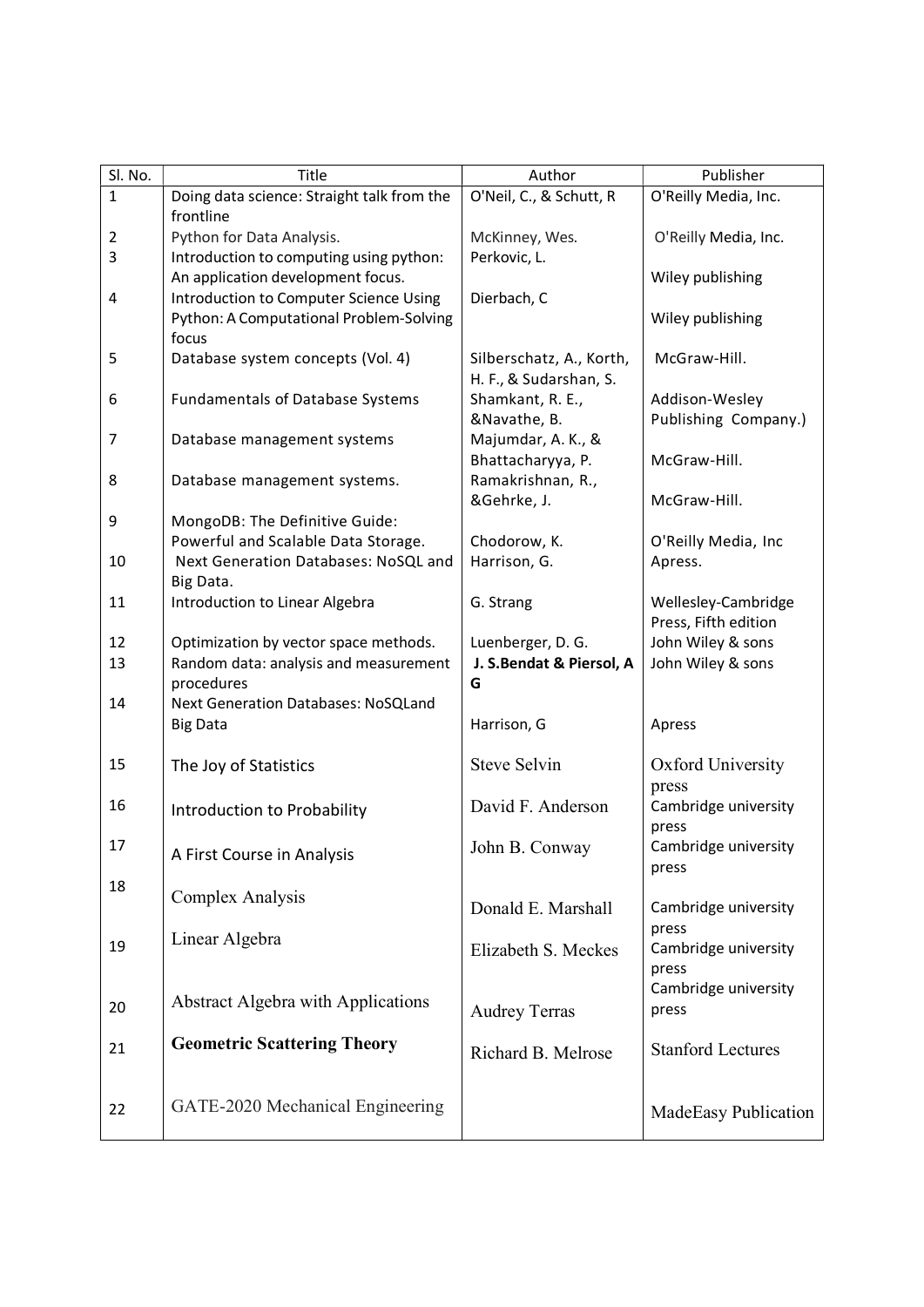| 23 | ESE (Pre) & GATE Package for<br>Mechanical Engg.                                                                                         |                                                             | MadeEasy Publication             |
|----|------------------------------------------------------------------------------------------------------------------------------------------|-------------------------------------------------------------|----------------------------------|
| 24 | Hands-On Machine Learning with<br>Scikit-Learn and TensorFlow:<br>Concepts, Tools, and Techniques to<br><b>Build Intelligent Systems</b> | Aurélien Géron                                              | <b>JUPYTER</b>                   |
| 25 | <b>Fundamentals of Machine Learning</b><br>for Predictive Data Analytics                                                                 | John D.<br>Kelleher, Brian Mac<br>Namee and Aoife<br>D'Arcy | <b>MITpress</b>                  |
| 26 | Data Science                                                                                                                             | John D.<br>Kelleher and Brendan<br>Tierney                  | <b>MITpress</b>                  |
| 27 | Knowledge Management Case Book:<br><b>Siemens Best Practises</b>                                                                         | Thomas H.<br>Davenport                                      | <b>SIEMENS</b>                   |
| 28 | Introduction to Natural Language<br>Processing                                                                                           | Jacob Eisenstein                                            | <b>MIT Press</b>                 |
| 29 | Deep Learning for Beginners                                                                                                              | <b>Steven Cooper</b>                                        | Look Inside                      |
| 30 | Deep Learning                                                                                                                            | John D. Kelleher                                            | <b>MIT</b> Press                 |
| 31 | 21 Lessons for the 21st Century                                                                                                          | Yuval Noah Harari                                           | Spiegel & Gray,<br>Jonathan Cape |
| 32 | <b>Brief Answers to the Big Questions</b>                                                                                                | <b>STEPHEN HAWKING</b>                                      | John Murray                      |
| 33 | The Design of Future Things                                                                                                              | Don Norman                                                  | <b>Basic Books</b>               |
| 34 | A New Kind Of Science                                                                                                                    | Stephen Wolfram                                             | Wolfram Media                    |
| 35 | <b>Black Holes: The Reith Lectures</b>                                                                                                   | <b>STEPHEN HAWKING</b>                                      | Tran world Digital               |
| 36 | Deepwork                                                                                                                                 | Cal Newport                                                 | <b>Grand Central</b>             |
| 37 | Digital Minimalism                                                                                                                       | Cal Newport                                                 | Publishing<br>Portpolio          |